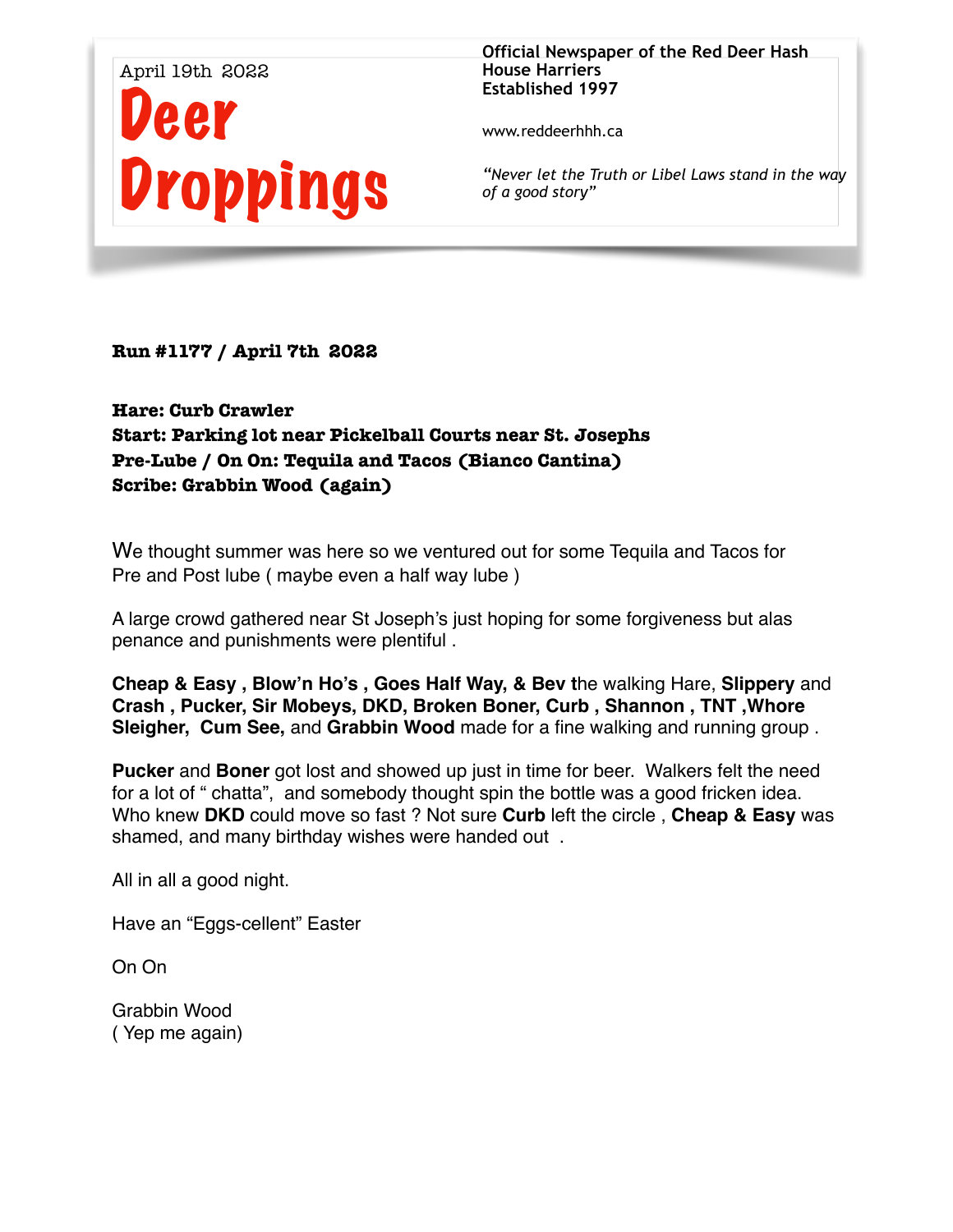**Run# 1178 - April 21st at 7 pm Hares: TNT & Prickly Start: Mackenzie trails, park by the picnic shelter. Prelube and On On are at Murphs.** 

### **RDH3 A Monthfull of Hares**

| Run # 1177 - May 5th   | - Sir Mobeys    |
|------------------------|-----------------|
| Run # 1178 - May 19th  | - Slippery      |
| Run # 1179 - June 2nd  | - Capt. Piss up |
| Run # 1180 - June 16th | - Wee Little    |

#### **Hash Events**

#### **Saturday May 7th 2022 - Afternoon run**

### **EH3**

# **Ukrainian Run**

Who? YOU! Please register your attendance at this link so we have an idea of how many people are coming. Feel free to bring a friend, even on the day of!! [Register here.](https://docs.google.com/forms/d/e/1FAIpQLScBgjeYecSwHXG1xYhUQHELBJui1mUWIiKgvJKvhIYn0R93BQ/viewform?usp=sf_link)

When? Saturday, May 7, 2022, in the afternoon (start time TBD) Why? Come on out on and have some fun! \$\$ raised will go directly to support the Ukrainian Refugees who are now living safely in Edmonton. [https://](https://albertastandswithukraine.ca/) [albertastandswithukraine.ca/](https://albertastandswithukraine.ca/)

Where? More details to follow but the hares, VST, Dr. Diddle, and just Danna will be setting an epic run in the beer mile area on 99 St between 82 Ave and 62 Ave.

What? WEAR BLUE & **YELLOW** to show support to Ukraine.

How much? After looking at costs, it will be \$20/person. This will include Hash Holds and one drink at the end of the run. Non-beer drinkers will be accommodated with an outdoor HH at each brewery stop. If you want to donate more \$\$, you can do so when you come to the run.

**\*\*\*Please pay \$20 CASH (or more if you want) in advance to Just Danna or BlowHoleE. (This is NOT a numbered run so no pre-pay available.) NOTE: Prizes for best two costumes!**